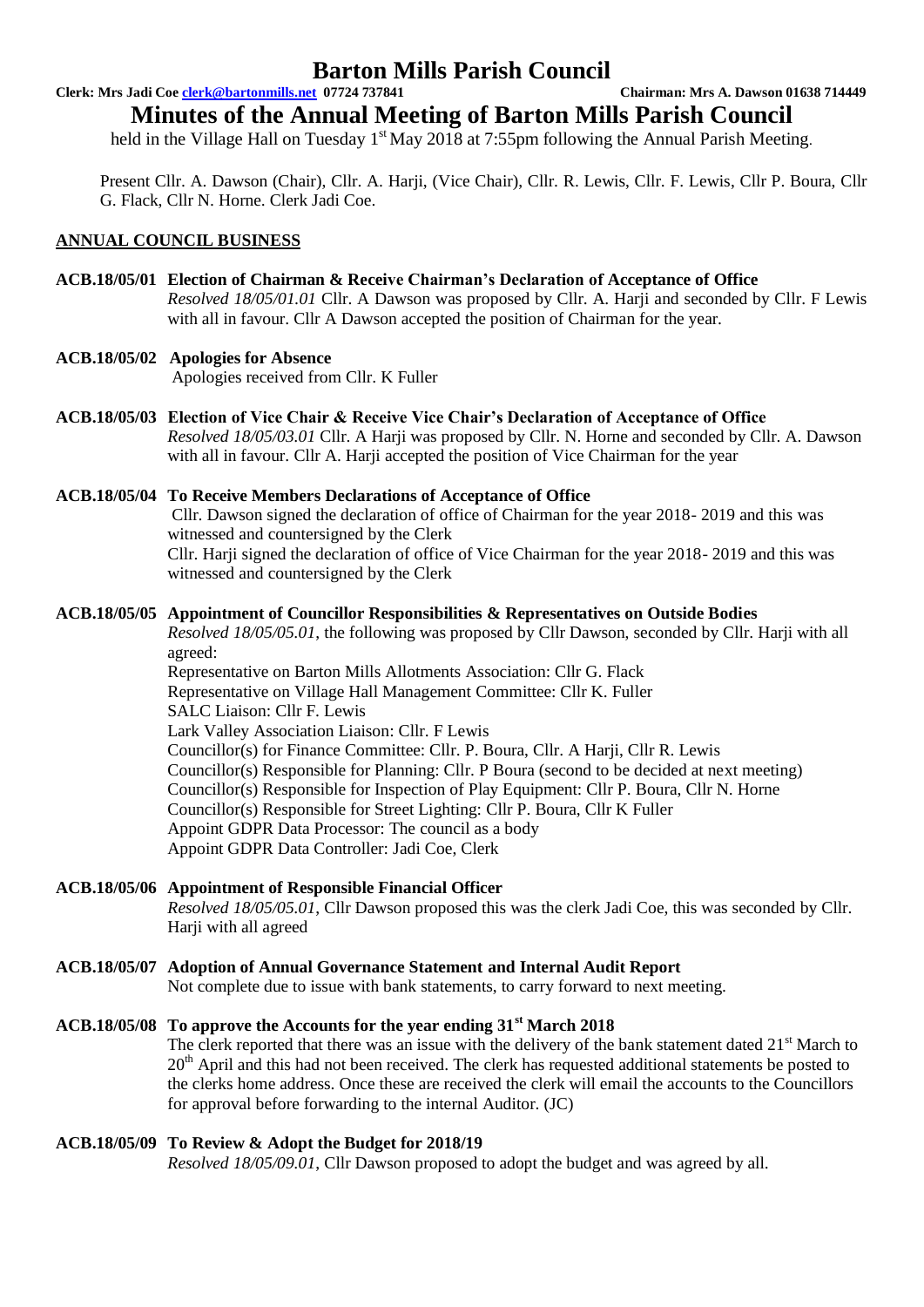**Clerk: Mrs Jadi Coe clerk@bartonmills.net 07724 737841 Chairman: Mrs A. Dawson 01638 714449**

#### **ACB.18/05/10 Review & Adoption of Financial Risk Assessment 2018/19**

*Resolved 18/05/10.01*, Cllr Dawson proposed to adopt the Risk Assessment and was agreed by all It was noted that Legal Powers had been identified as High Risk. This risk would lower once the Chairman and Clerk have attended the appropriate courses later on in the year.

**ACB.18/05/11 Review Effectiveness of Internal Audit Procedure & Appoint Internal Auditor for 2018/19** *Resolved 18/05/11.01*, Cllr Dawson proposed A Preece be appointed and was agreed by all.

#### **ACB.18/05/12 Review of Standing Orders, other documents and policies**

It was agreed to set up a Working Party consisting of the Clerk, Cllr. A. Dawson, Cllr. R. Lewis and Cllr. P. Boura. A date to set up a meeting would be decided at the next meeting.

#### **ORDINARY COUNCIL BUSINESS**

#### **18/05/01 Minutes**

*Resolved 18/05/1.01* The minutes of the last Parish Council Meeting held on Tuesday 3<sup>rd</sup> April 2018 were proposed as a true record by Cllr. Dawson and agreed by all and the Minutes were duly signed by the Chair, Cllr. A. Dawson

**18/05/02 To Receive Declarations of Members Interests** Cllr. F. Lewis items 6.05 Community Notice Board and 6.06 Peace Garden

#### **18/05/03 Planning and Environment General & For Consideration:**

#### **Tree Applications (for information only):**

#### **Awaiting Forest Heath decisions and pending appeals:** DC/18/0207/HH

Single storey rear extension and new detached garage - Nook Cottage, 76 The Street, Barton Mills. IP28 6AA (Householder planning application) –*Pending Decision at 23/4/18*

#### DC/18/0208/LB

Single storey rear extension and new detached garage - Nook Cottage, 76 The Street, Barton Mills. IP28 6AA (Application for listed buildings consent) –*Pending Decision at 23/4/18* DC/18/0018/HH (re-consultation)

Single storey rear extension incl. replacement garage, porch and replacement side dormer – 33 Church Meadows, Barton Mills. IP28 6AR –*Pending Decision at 23/4/18*

It was reported that the plans are going to the delegation Panel C/17/2435/FUL

> One dwelling following the demolition of an outbuilding. Resubmission – Land adjacent to the Old Maltings, The Street, Barton Mills – *Withdrawn/Abandoned 15/3/18*

#### **18/08/04 Clerk's Report & Matters Arising from the Minutes of the Last Meeting (For Info Only)** The clerk reported on the following:

*I am aware the signpost for the public footpath next to 78 The Street has fallen, I have contacted FHDC who informed me this is SCC responsibilities. I have now submitted the concern to them and have been notified today that the sign was on the contractors working list.* Cllr. P. Boura stated she also had reported this to SCC

*At the April meeting the use of the playing field was discussed. A notice was put in the Barton Miller and I also found a form on the memory stick I inherited in regards to using the playing field. It states the organisers of the event must follow particular rules when using the field, i.e. have public liability insurance, leave the field litter free.* 

It was decided to email this form to the councillors before the next meeting in view to agree the form at the next meeting. (JC)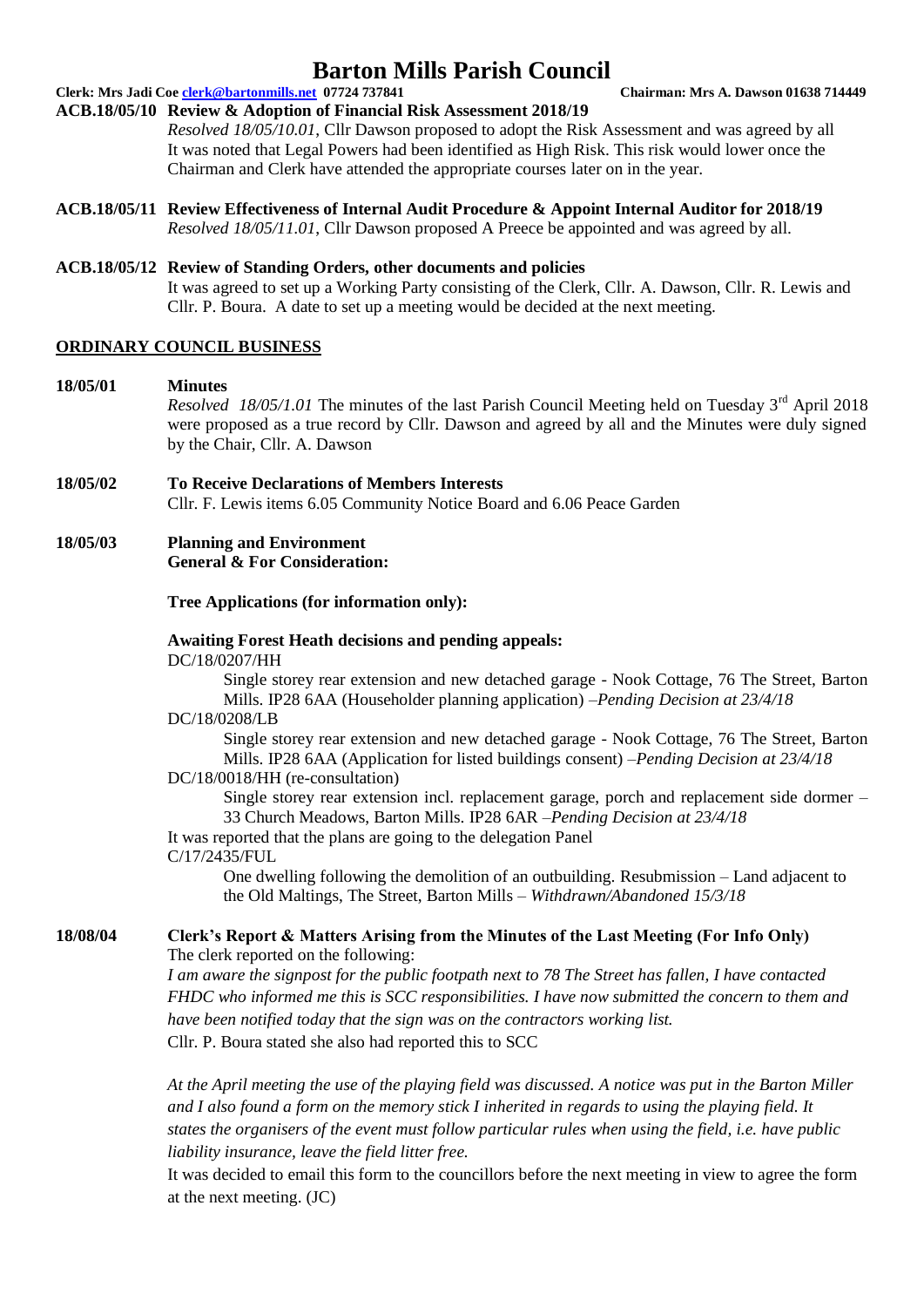#### **Clerk: Mrs Jadi Coe clerk@bartonmills.net 07724 737841 Chairman: Mrs A. Dawson 01638 714449**

*I have written to the residents of 17 Mildenhall Road in regards to the hedge overgrowing into the road. I have not heard back.* 

It was stated that there was no change to the hedge.

#### **18/05/05 Correspondence**

None received.

#### **18/05/06 Parish Matters**

18/05/06.01 Football Coaching

Scheduled for May half term – Tuesday  $29<sup>th</sup>$  and Wednesday  $30<sup>th</sup>$  May 2018. Cllr. N. Horne to change signs and Cllr. P. Boura offered to open and close the village hall to enable use of the toilet facilities. 18/05/06.02 Football Goals update

Cllr. P. Boura presented three quotes for self weighted and wheeled 5 a-side goals measuring 12' x 4'. She recommended accepting the quote from Mark Harrod Direct.

Cllr. A. Dawson had previously requested £750 from the Burrell Trust as this was the assumed goal price. Cllr. F. Lewis was asked to request an earlier Burrell Trust meeting than planned to see if more funding could be acquired to cover the goal expense. (FL). If possible the goals will be delivered before the next football coaching sessions in May half term.

18/05/06.03 GDPR procedure/plan

Cllr. R. Lewis reported that he and the clerk have put together consent forms and privacy notices to ensure we are ready for the new regulations date. A policy procedure still needed to be put together but this would hopefully be ready before  $25<sup>th</sup>$  May and be agreed at the next meeting. It was advised from 25<sup>th</sup> May any concerns from the public were to be directed to the clerk who would ensure that the proper procedures were carried out.

The clerk is to source virus software, cloud storage and backup software on her laptop to ensure all our files are safe.

18/05/06.04 Old Mill Lane sign/bollard update

It was stated the bollard was still down.

18/05/06.05 Community notice board update

Cllr. F. Lewis reported that this was ordered at the end of March and we wait for a delivery date. Once received Cllr. N. Horne offered assistance in installing the board.

#### 18/05/06.06 Update on Peace garden

It was reported that the work was now complete and the garden was looking lovely, The invoice for the work has now been received and the plants cost £430 less than anticipated but an extra £300 was invoiced for flint and wood oil that previously weren't included in the quote as a local resident had offered the flints but could not supply them.

It was agreed the Council would write a letter to Mr and Mrs Berrett thanking them for their assistance with the plans and suggestions and continual help with looking after the plants. (FL/JC) 18/05/06.07 VAT

To ensure the council can claim all input VAT back it was agreed that all spending should be made by the clerk and paid by the council directly

18/05/06.08 Fiveways Farm update

Not disscussed as discussed at Annual Parish Meeting prior to Annual Parish Council Meeting 18/05/06.09 Affordable Housing

Not discussed as discussed at Annual Parish Meeting prior to Annual Parish Council Meeting 18/05/06.10 Update on account for reserves

Cllr A Dawson stated this was not done as the bank requested an hour appointment at the banks convenience.

18/05/06.11 SID Rota update

All Rota dates were agreed up to 21/22 July weekend which would be discussed at a future meeting. The clerk to email updated Rota (JC)

18/05/06.12 Minutes

It was agreed the clerk would produce draft minutes and send to the chair for proof reading before emailing to all councillors. The councillors will email the clerk with any suggested amendments and